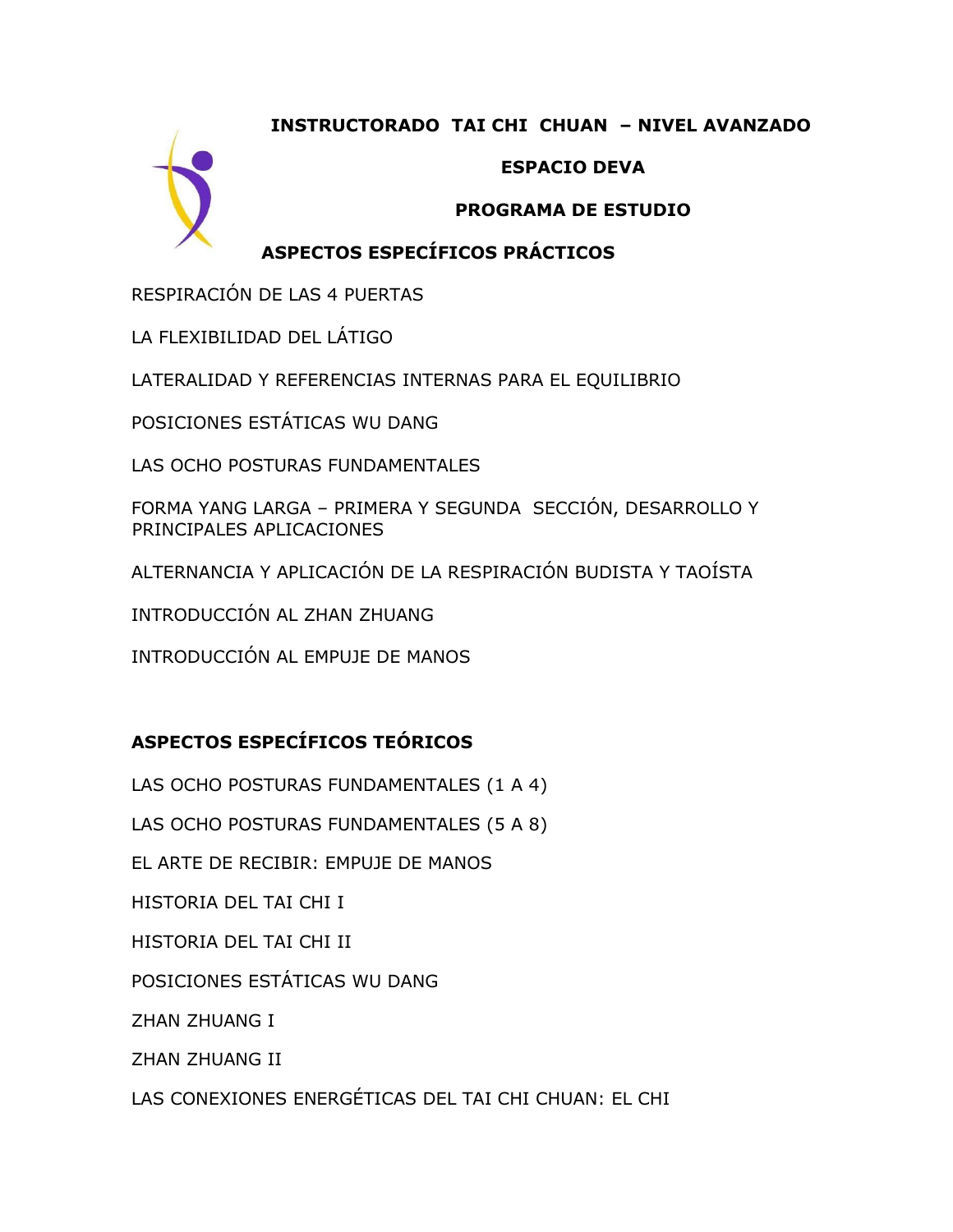**1** Espacio Deva - Palermo - C.A.B.A.- Argentina +54 11 6056 5278 [www.espaciodeva.com.ar](http://www.espaciodeva.com.ar/)

info@espaciodeva.com.ar

## **BIBLIOGRAFÍA ESPECÍFICA**

LA ESENCIA DEL TAIJI QIGONG, DR. YANG, JWING-MING

LA FORMA LARGA DE TAI CHI CHUAN (88 Movimientos)

EL ARTE DE LA ARMONÍA, CHENG MAN-CHING

NO HAY SECRETOS. EL PROFESOR CHENG MAN-CHING Y SU TAI-CHI CHUAN, LOWENTHAL, WOLFE

LA PUERTA A LO MILAGROSO. EXPLORACIONES ADICIONALES EN EL TAO DE CHENG MAN-CHING, LOWENTHAL, WOLFE

TAI CHI. EL FUNDAMENTO SUPREMO, GALANTE, LAWRENCE

LA ESTRUCTURA INTERNA DEL TAI CHI, MANTAK CHIA Y JUAN LI

### **BIBLIOGRAFÍA COMPLEMENTARIA**

TAI CHI PARA TODOS, OLSON, STUART ALVE

TAI CHI CHUAN, SWARTZ, MARIO

QI GONG, EL SECRETO DE LA JUVENTUD, DR. YANG, JWING-MING

PENSAMIENTOS EXTRAORDINARIOS, LEE, BRUCE

TAI CHI CHUAN. UN CAMINO HACIA LA SALUD Y LA ARMONIA, TARRAGO, FERRAN

EL ARTE DEL TAICHICHUAN, TED BUNAN

APLICACIONES DEL TAIJI. DR. YANG, JWING-MING

TAIJIQUAN, LIANG SOU-YU Y WU WEN-CHING